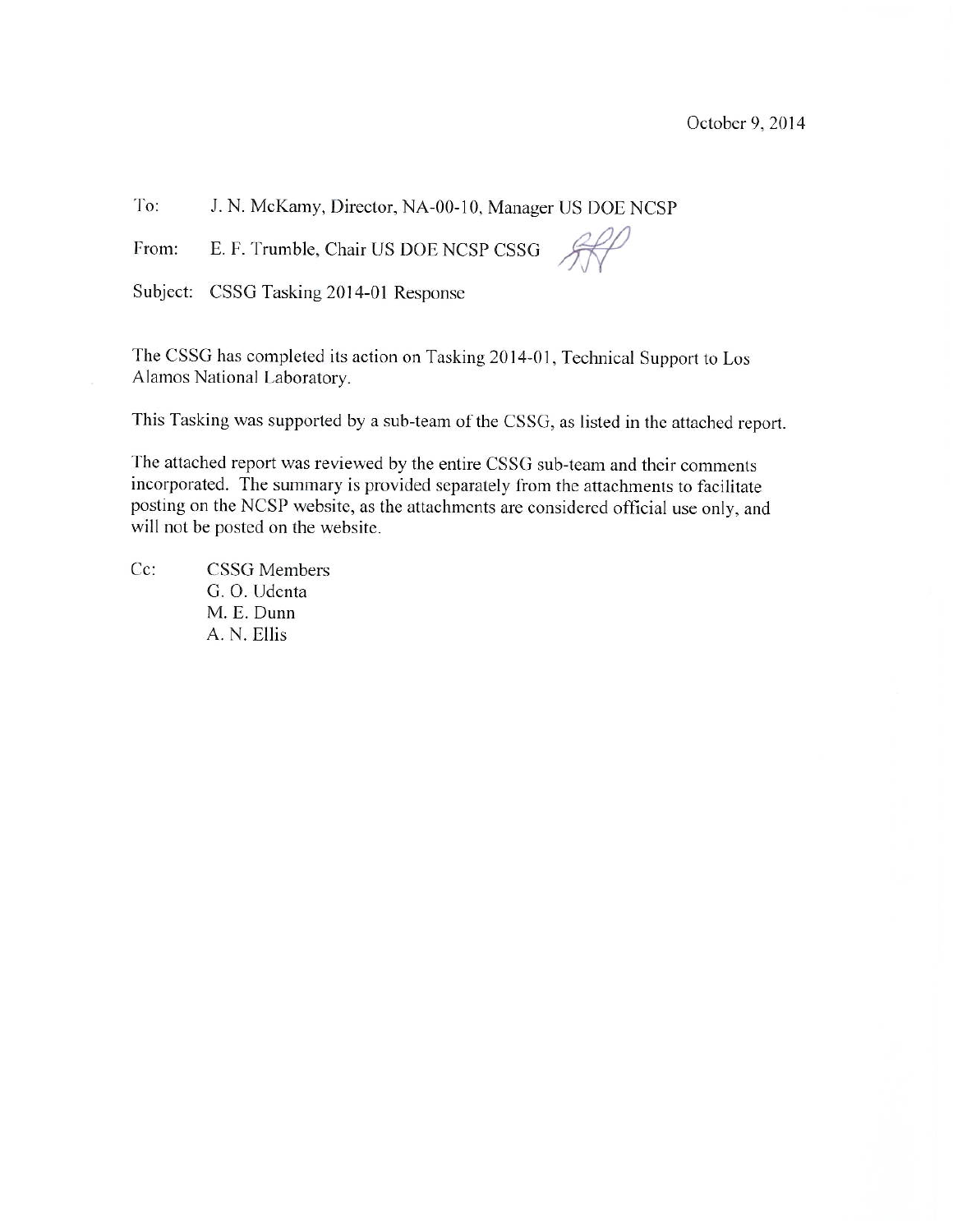## **Response to CSSG Tasking 2014‐01**

## **Technical Support to Los Alamos National Laboratory September 29, 2014**

## **Executive Summary**

In tasking 2014‐01, a subgroup of the CSSG was tasked to provide technical support to the Los Alamos National Laboratory as they recovered from the criticality and conduct of operations issues and prepared for the resumption process. The Subteam provided support to Dr. Jerry McKamy who was detailed as a technical advisor to LANL from December 2013 to September 2014. The tasking was initially scoped to run thru April 30,, 2014, but the tasking was extended to September 30, 2014 when Dr. McKamy's detail was extended. During this time period the subgroup provided advice, performed reviews, and evaluated approaches associated with LANL pre‐resumption activities. The subgroup held several telecons to discuss pertinent issues and to craft responses to questions posed to the subgroup. The attachments 2-6 document these telecons and the subjects discussed. Where appropriate, information provided by the CSSG to LANL and Dr. McKamy are included as part of that attachment.

**Discussion**: In November of 2013, Dr. Jerry McKamy was detailed from NNSA headquarters to LANL in a technical assistance role. In order to provide additional credibility to direction proposed by Dr. McKamy a subset of the CSSG was utilized to provide additional perspective and advice. A Subteam approach was used in order to retain a portion (slightly more than  $\frac{1}{2}$ ) of the CSSG independent from direct laboratory operations so that they could perform independent effectiveness reviews if needed. Output from the subgroup was provided to Dr. McKamy and LANL NCS Management.

As was indicated above, there are six attachments. The subject for each is as follows. Attachment 1: A copy of the CSSG subgroup tasking. Attachment 2: December 5, 2013 Telecon minutes Attachment 3: January 8, 2014 Telecon minutes Attachment 4: January 15, 2014 Telecon minutes Attachment 5: February 5, 2014 Telecon minutes Attachment 6: March 5, 2014 Telecon minutes

Attachments 2‐6 provide discussions of the subjects, the resolution and any deliverables or actions recommended by the subgroup to LANL. As can be seen from the attachments a wide ranging array of items were covered by the subgroup including: evaluation of recent changes to the LANL T&Q program, commenting on the proposed approach for Criticality Safety Officers, selection and justification of a margin of subcriticality, membership and organization of a newly stood up Criticality Safety Review Committee, and use of limits and controls more restrictive than those in Criticality Safety Evaluations.

The CSSG subgroup was comprised of:

Jerry McKamy, team co‐lead (ex‐officio) Fitz Trumble (URS), team co‐lead